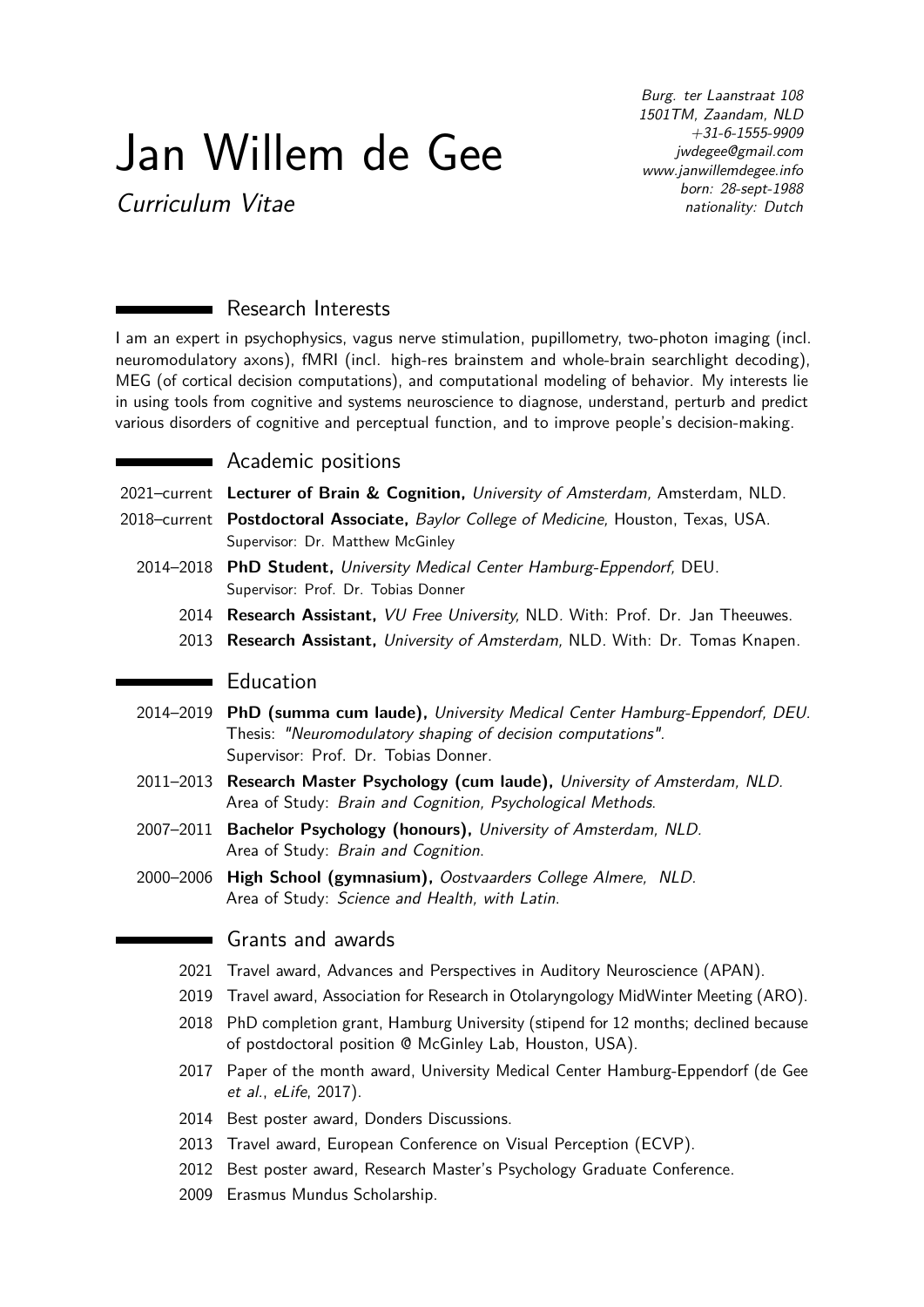2006 Fulbright Scholarship.

#### **Publications**

- in prep **de Gee JW**, Kloosterman N, Braun A, & Donner TH. Catecholamines reduce the impact of previous decisions on choice behavior. (expected on bioRxiv in August, 2022)
- in prep **de Gee JW**, Wilming N & Donner TH. Pupil-linked arousal shapes evidence accumulation by reducing biasing top-down signals in early visual cortex. (expected on bioRxiv in November 2022)
- in prep Nuiten S, **de Gee JW**, Fahrenfort J & van Gaal S. Catecholamines and spatial perception jointly shape visual perception. (expected on bioRxiv in November 2022)
- in prep Beerendonk L, Nuiten S, **de Gee JW**, Fahrenfort J & van Gaal S. Choice behavior is optimal at intermediate levels of pupil-linked arousal across various modalities and decision types. (expected on bioRxiv in June, 2022)
- preprint **de Gee JW**, Mridha Z, Hudson S, Shi Y, Ramsaywak H, Smith S, Karediya N, Thompson M, Jaspe K, Zhang W & McGinley MJ. Mice regulate their attentional intensity and arousal to exploit increases in task utility. bioRxiv.
	- 2021 Colizoli O, **de Gee JW**, van der Zwaag W & Donner TH. Functional magnetic resonance imaging responses during perceptual decision-making at 3 and 7 T in human cortex, striatum, and brainstem. Human Brain Mapping, 1-15.
	- 2021 **de Gee JW\***, Correa MC\*, Weaver M, Donner TH & van Gaal S. Pupil dilation and P3 reflect subjective surprise about decision outcome. Cerebral Cortex, 31 (7), 3565-3578. (\*=Equal contribution)
	- 2021 Mridha Z\*, **de Gee JW\***, Shi Y, Alkashgari R, Williams J, Suminski A, Ward MP, Zhang W & McGinley MJ. Graded recruitment of pupil-linked neuromodulation by parametric stimulation of the vagus nerve. Nature Communications, 12(1), 1-14. (\*=Equal contribution)
	- 2020 **de Gee JW**, Tsetsos K, Schwabe L, Urai AE, McCormick DA, McGinley MJ\* & Donner TH\*. Pupil-linked phasic arousal predicts a reduction of choice bias across species and decision domains.  $e$ *Life*, 9, e54014. (\*=Equal contribution)
	- 2019 Urai EA, **de Gee JW**, Tsetsos K & Donner TH. Choice history biases subsequent evidence accumulation. eLife, 8, e46331.
	- 2019 Kloosterman NA, **de Gee JW**, Werkle-Bergner M, Garrett DD\* & Fahrenfort JJ\*. Humans strategically shift decision bias by flexibly adjusting sensory evidence accumulation.  $e$ Life, 8, e37321. (\*=Equal contribution)
	- 2018 Colizoli O, **de Gee JW**, Urai EA & Donner TH. Task-evoked pupil responses reflect internal belief states. Scientific Reports, 8:13702.
	- 2017 **de Gee JW**, Colizoli O, Kloosterman NA, Knapen T, Nieuwenhuis S & Donner TH. Dynamic modulation of decision biases by brainstem arousal systems. eLife, 6, e23232.
	- 2016 Knapen T\*, **de Gee JW**\*, Brascamp J, Nuiten S, Hoppenbrouwers SS & Theeuwes J. 2016. Cognitive and ocular factors jointly determine pupil responses under equiluminance. PLoS ONE,  $11(5)$ , e0155574. (\*=Equal contribution)
	- 2014 **de Gee JW**, Knapen T & Donner TH. Decision-related pupil dilation reflects upcoming choice and individual bias. 2014. Proceedings of the National Academy of Sciences USA, 111(5), E618-E625.

Teaching and Mentorship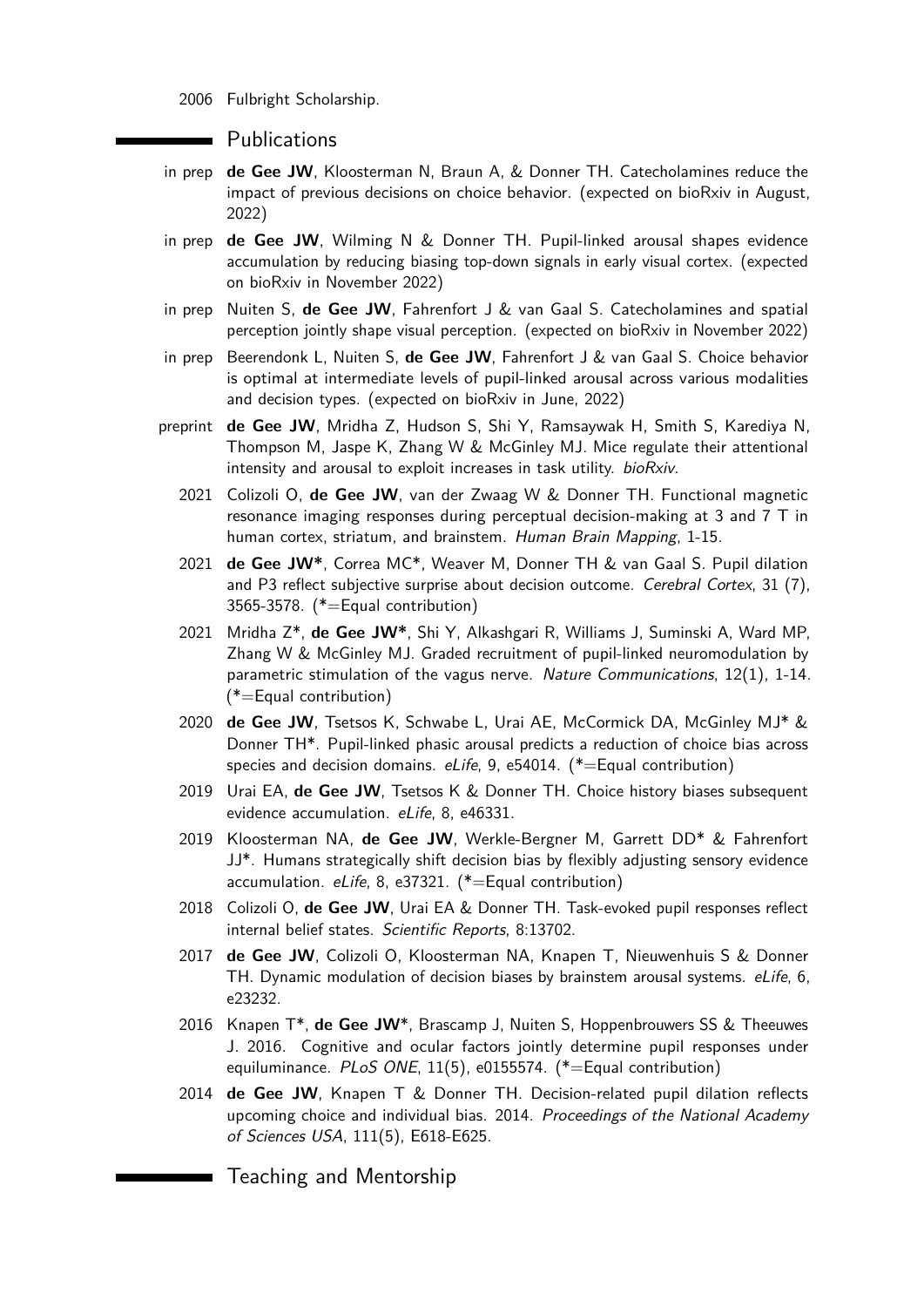2021–current **Lecturer of Brain & Cognition,** University of Amsterdam, Amsterdam, NLD. Supervision of thesis projects in various programmes: BSc Psychology Brain and Cognition, BSc Psychobiology and MSc Psychology Brain and Cognition in Society.

#### 2014–current **Supervision**.

- MSc thesis projects at UvA (2021-2022): Ayda Taghavi, Vasilis Katopodis, Paula Ledesma
- BSc thesis projects at UvA (2021-2022): Gopal Dürschlag, Marit Metz, Ranil Triolo, Sarah Moerdijk, Thomas Been, Uma Garcia, Silke Drieman, Bregtje Bruel, Romano de Vries
- MSc thesis project at BCM (2019-2020): Sibo Gao
- High School thesis project at BCM (2019): Sarim Aleem
- BSc research projects at BCM (2019): Axel Ntamatungiro, Jessie Lyle, Robert Alexander, Chelsey Wen, Daniel Ho, Priscilla Huh
- Research internship at UvA (2016): Christopher Riddell
- BSc thesis projects at UvA (2016): Daniëlle Rijkmans, Guusje Boomgaard
- BSc thesis projects at UvA (2015): Bob Oey, Fleur Duyser
- High School thesis project at UvA (2015): Fanny van der Vooren, Tijn Rozemuller
- BSc thesis project at VU (2014): Stijn Nuijten
- 2018 **Lecturer** University Medical Center Hamburg-Eppendorf, DEU. Designed and lectured a three-day workshop "Python for beginners" for fellow PhD students and postdocs (25 participants).
- 2007-2012 **Sailing Instructor** Haddock Watersport, Almere, NLD. Taught beginner to expert level sailing to children and adults.

# **-** Talks

- 2022 Invited speaker at Perception Group Seminar, University of Padova, Padova, ITA.
- 2022 Invited speaker at Brain Mind Computational Seminar, Aalto University, Aalto, FIN.
- 2022 McGinley-Polley joint lab meeting, ITA.
- 2022 van Gaal lab meeting, University of Amsterdam, Amsterdam, NLD.
- 2021 Invited speaker at Cognitive Computational Neuroscience seminar, Hamburg, DEU.
- 2021 Invited speaker at webinar Alzheimer's association, Chicago, USA.
- 2021 Invited speaker at tVNS research network meeting, Leuven, BE.
- 2021 Conference talk at Organization for Human Brain Mapping (OHBM).
- 2021 Conference talk at 46th joint annual meeting Psychology and the Brain (PuG), Tübingen, DEU.
- 2020 van Gaal lab meeting, University of Amsterdam, Amsterdam, NLD.
- 2020 Gold lab meeting, University of Pennsylvania, Philadelphia, USA.
- 2019 Invited speaker at NRI Seminar Series, Houston, USA.
- 2019 Conference talk at ARO MidWinter Meeting, Baltimore, USA.
- 2017 McGinley lab meeting, Baylor College of Medicine, Houston, USA.
- 2016 DFG-SFB retreat, University Medical Center Hamburg-Eppendorf, Hamburg, DEU.
- 2015 Amsterdam Vision Meeting, VU Free University, Amsterdam, NLD.
- 2015 Heeger lab meeting, New York University, New York City, USA.
- 2015 Donner-Forstmann-Nieuwenhuis-de Lange joint lab meeting, University of Amsterdam, Amsterdam, NLD.
- 2015 ABC Brain Day, University of Amsterdam, Amsterdam, NLD.
- 2015 ABC-BIC Neuroimaging Symposium, University of Amsterdam, Amsterdam, NLD.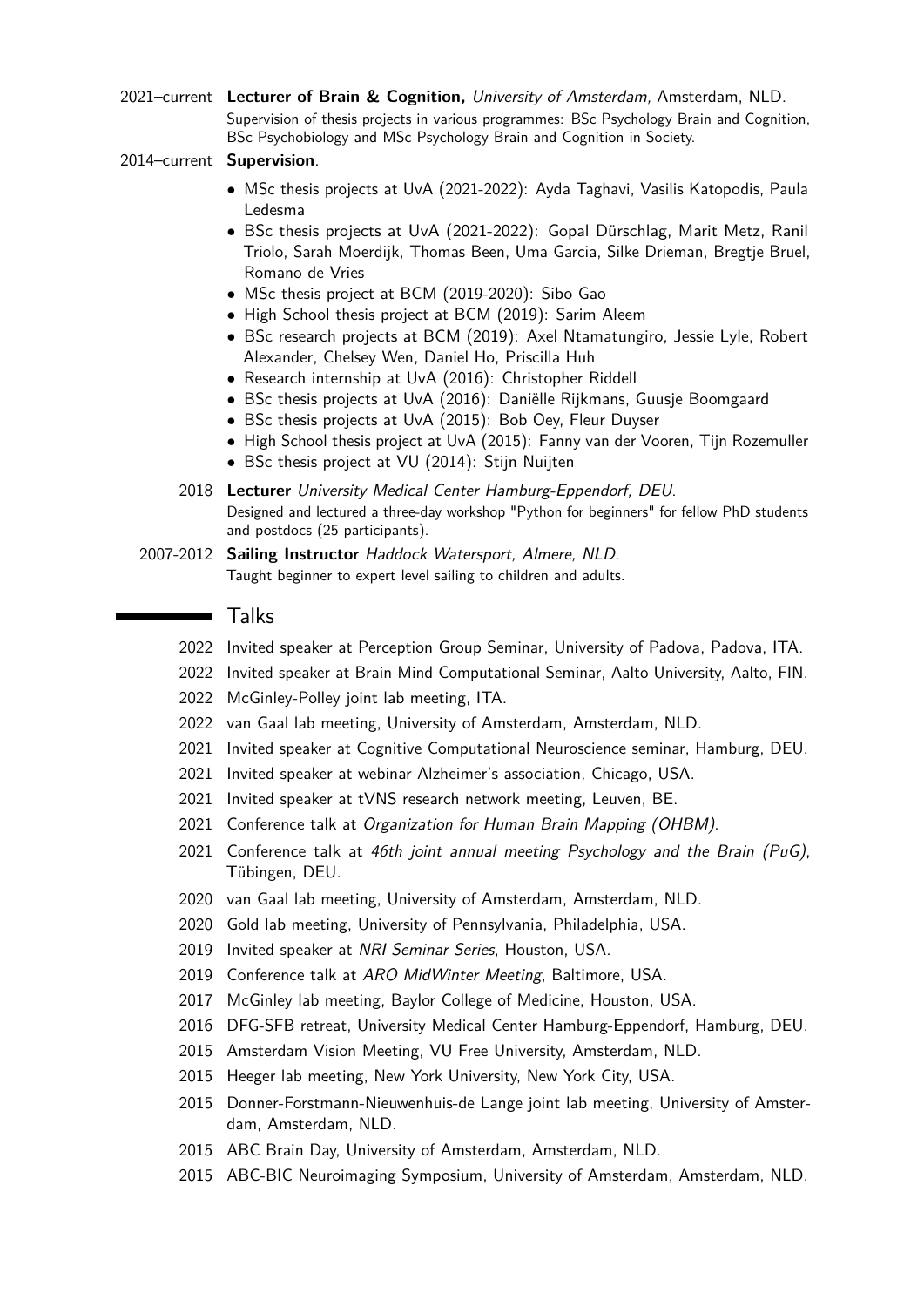- 2014 Invited speaker at *Donders Discussions*, Donders Institute, Radboud University, Nijmegen, NLD.
- 2014 Theeuwes lab meeting, VU Free University, Amsterdam, NLD.
- 2013 Donner-Forstmann-Nieuwenhuis-de Lange joint lab meeting, University of Amsterdam, Amsterdam, NLD.
- 2013 Engel lab meeting, University Medical Center Hamburg-Eppendorf, Hamburg, DEU.

## **Memberships**

Society for Neuroscience Federation of European Neuroscience Societies Association for Research in Otolaryngology Dutch Neurofederation

## Service to the profession

Ad hoc reviewer for: Computational Brain and Behavior, Current Biology, eLife, Journal of Experimental Psychology, Journal of Neuroscience, Nature Human Behavior, Neuroimage, Neuropsychologia, PLOS Computational Biology, Proceedings of the National Academy of Sciences (PNAS), Psychophysiology, Research Methods, Science Advances, Scientific Reports, Trends in Hearing.

# Conference proceedings

Only first-author presentations listed:

- 2021 **de Gee JW**, Mridha Z, Hudson S, Shi Y, Ramsaywak H, Smith S, Karediya N, Thompson M, Jaspe K, Zhang W & McGinley MJ. Adaptive increases in attentional effort manifest as suppressed exploratory behavior and reduced physiological arousal. Nederlandse Vereniging voor Psychonomie (NVP).
- 2021 **de Gee JW**, Mridha Z, Hudson S, Shi Y, Ramsaywak H, Smith S, Karediya N, Thompson M, Jaspe K, Zhang W & McGinley MJ. Adaptive increases in attentional effort manifest as suppressed exploratory behavior and reduced physiological arousal. Society for Neuroscience (SfN).
- 2021 **de Gee JW**, Mridha Z, Hudson S, Shi Y, Ramsaywak H, Smith S, Karediya N, Thompson M, Jaspe K, Zhang W & McGinley MJ. Adaptive increases in attentional effort manifest as suppressed exploratory behavior and reduced physiological arousal. Advances and Perspectives in Auditory Neuroscience (APAN) **(travel award)**.
- 2021 **de Gee JW**, van der Brink R & Donner TH. Brainstem Modulation of Cortical Network Activity and Cognitive Behavior. Organization for Human Brain Mapping (OHBM) **(talk)** (replaced Tobias Donner).
- 2021 **de Gee JW**, McGinley MJ & Donner TH. Pupil dilation tracks neuromodulatory responses and predicts a reduction of choice bias across species and decision domains. 46th joint annual meeting Psychology and the Brain (PuG) **(talk)**.
- 2020 **de Gee JW**, Mridha Z, Shi Y, Ramsaywak H, Banta A, Zhang W & McGinley MJ. Neural Circuits and Pupil Readouts of Motivated Shifts in Attentional Effort. 17th Annual Theoretical and Computational Neuroscience Conference.
- 2020 **de Gee JW**, Tsetsos K, McCormick DA, Donner TH & McGinley MJ. Phasic arousal suppresses suboptimal auditory decision biases in mice and humans. Association for Research in Otolaryngology MidWinter Meeting (ARO).
- 2019 **de Gee JW**, Tsetsos K, Schwabe L, Urai AE, Bergt A, McCormick DA, Donner TH & McGinley MJ. Phasic arousal suppresses suboptimal decision biases in mice and humans. Society for Neuroscience (SfN).